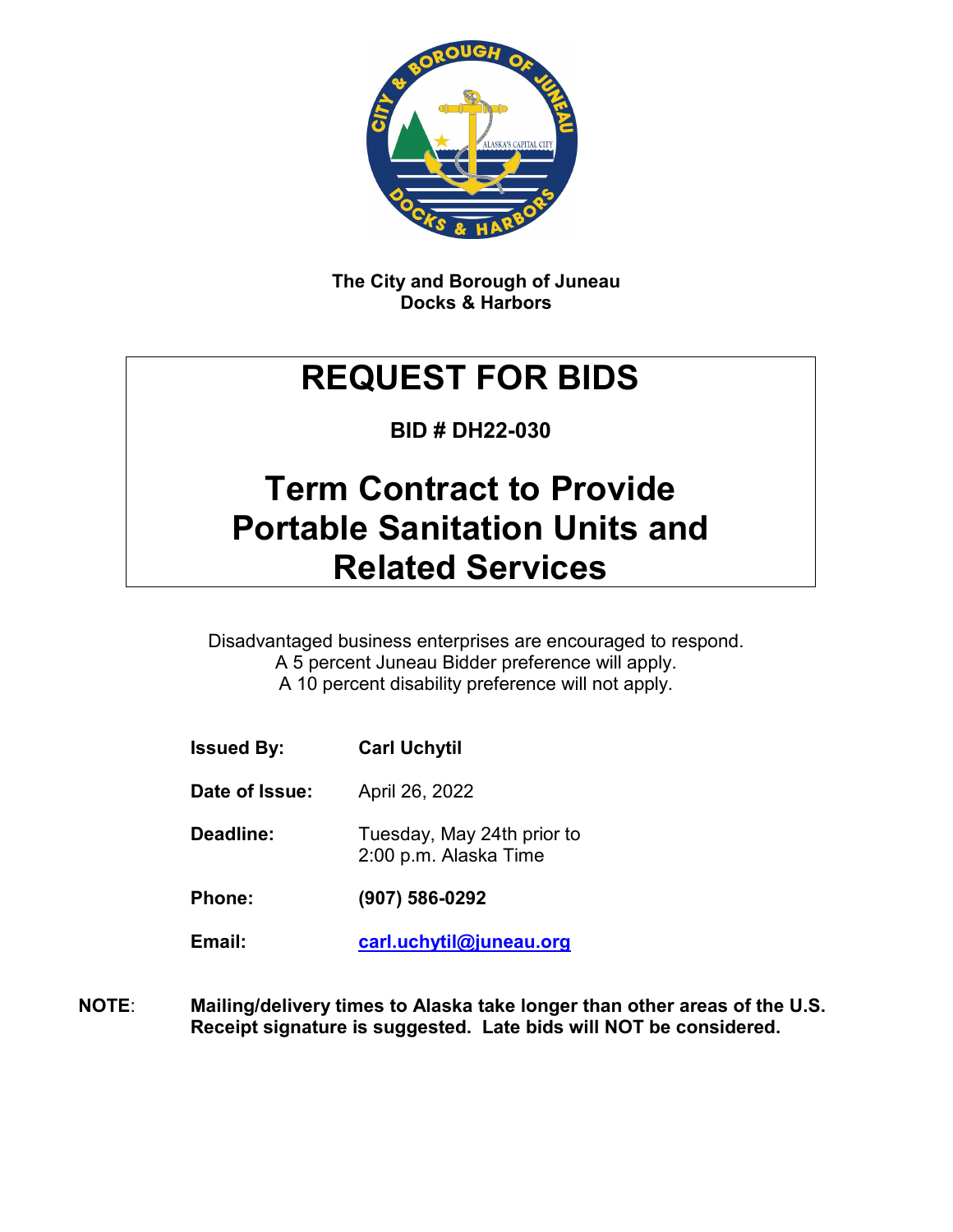### **Request for Bids DH22-030**

**SCOPE AND/ OR INTENT:** The City and Borough of Juneau (City) Docks & Harbors (D & H) seeks bids from qualified persons or firms to provide portable sanitation units and related service. The intent is to award a term contract pursuant to this solicitation.

**DEADLINE FOR BIDS:** Sealed bids must be received by Docks & Harbors **prior to 2:00 p.m., Alaska Time on Tuesday, May 24th, 2022** or such later time as may be announced by addendum at any time prior to the deadline. Bids will be time and date stamped by Docks & Harbors, which will establish the official time of receipt of bids. Bids will be opened immediately thereafter in CBJ Room 224, 155 S. Seward Street, unless otherwise specified.

Bid documents delivered in person or by courier service must be delivered to:

#### **PHYSICAL LOCATION:**

City and Borough of Juneau, Docks & Harbors 76 Egan Dr. Juneau, AK 99801

Bid documents delivered by the U.S. Postal Service must be mailed to:

#### **MAILING ADDRESS:**

City and Borough of Juneau, Docks & Harbors 155 South Seward Street Juneau, AK 99801

**Please affix the label below to outer envelope in the lower left hand corner.**



**Mailing/delivery times to Alaska take longer than other areas of the U.S.** Receipt Signature is suggested. Late bids will not be accepted and will be returned.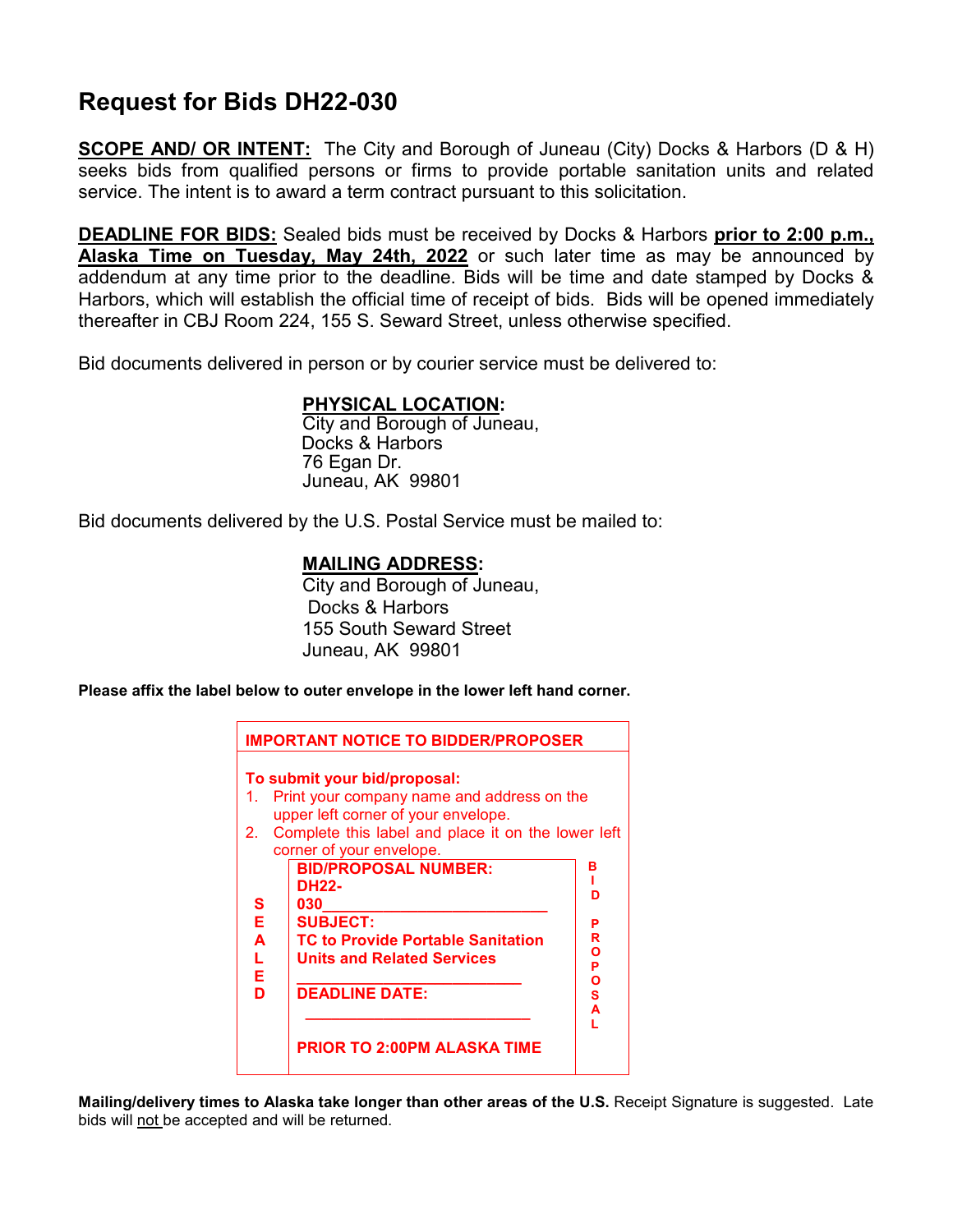# **PART "A" INFORMATION TO BIDDERS**

#### **GENERAL TERMS AND CONDITIONS**

**Examination of Bid Documents:** Each bidder shall thoroughly examine and be familiar with all the bid documents and any addenda to those documents. The submission of a bid shall constitute an acknowledgment that the bidder has thoroughly examined and is familiar with the request for bid (RFB) documents. The failure or neglect of a bidder to receive or examine any of the bid documents shall in no way relieve that bidder from any obligations with respect to that bidder's proposal, or to the contract. Misinterpretation or a claimed lack of knowledge concerning the bid will not serve as a basis for a claim for additional compensation.

**Interpretation of Bid Documents:** Comments concerning defects, questionable or objectionable material and requests for interpretation must be made in writing and received by the Docks & Harbors at least ten (10) days prior to the bid deadline date. If required, amendments to the bid documents will be in the form of an addendum and, when issued, will be sent as promptly as is practical to all parties to whom the bid documents have been issued. All such addenda shall become part of the contract.

**Preparation of Bids:** Bids must be submitted on the bid forms provided, or copies thereof, and be completed in all respects as required by the bid documents. Bids must include signature of authorized representative to bind the company.

All bids must be regular in every respect and no alterations shall be made to the bid form. Bids that contain omissions or irregularities of any kind may be rejected. If erasures or changes appear on the forms, each must be initialed by the authorized representative signing the bid. No oral, electronic mail, facsimile, or telephone bids will be considered.

Bids will be received at the Port Directors office at 76 Egan Drive until the deadline. Each bid shall be submitted in a sealed envelope. The bid number, bid title and deadline should appear on the lower left-hand corner of envelope. Docks & Harbors will not be responsible for the premature opening of, or failure to open, a bid not properly addressed and identified. It is the bidder's responsibility to see that the bids are received by the deadline. Bids not received by this time will not be accepted and will be returned to the bidder.

**Bid Modifications:** Any bidder may deliver a modification to a bid in person, by mail or fax (907-586-0295) provided that such modification is received by Docks & Harbors no later than the deadline for bids. Modifications will be time and date stamped by Docks & Harbors, establishing the official time of receipt of the modification. The modification must not reveal the bid price but should be in the form of an addition or subtraction or other modification so that the final prices will not be known until the sealed bid is opened.

Fax Disclaimer: It is the responsibility of the bidder to submit modifications in a timely manner. Bidders' use of a fax machine to modify their bid shall be at bidders' sole risk. Docks & Harbors will attempt to keep the fax machine in good working order but will not be responsible for bid modifications that are late due to mechanical failure, a busy fax machine, or any other cause arising from bidder's use of a fax machine, even if bidder submits a transmission report or provides other confirmation indicating that the bidder transmitted a bid modification prior to the deadline. Docks & Harbors will not be responsible for its failure to receive the modification whether such failure is caused by equipment or human error, or otherwise. Bidders are therefore strongly encouraged to confirm receipt of their bid modification with Docks & harbors (907-586-0292) prior to deadline.

**Addenda:** Each bidder shall acknowledge receipt of all addenda issued in the space provided in the bid document. Failure to acknowledge all addenda may result in the bid being rejected as non-responsive. It shall be the bidder's responsibility to inquire about addenda issued.

**Variances:** Unless otherwise stated in the RFB, Docks & Harbors will assume that the bidder has accepted, without reservation or amendment, the whole of the contract documents.

**Qualification of Bidders:** Each bidder shall be skilled and regularly engaged in the general class or type of work called for under the contract. If requested by Docks & Harbors, the apparent successful bidder shall submit resumes, documentation or information explaining, illustrating, or demonstrating the experience of the firm, its solvency, and key personnel assigned to this contract.

**Specifications:** Unless otherwise specified in the RFB, product brand names or model numbers specified in this RFB are examples of the type and quality of product required, and are not statements of preference. If the specifications describing an item conflict with a brand name or model number describing the item, the specifications govern. Reference to brand name or model number does not preclude an offer of a comparable or better product. Failure to provide information, as requested, may be cause for rejection of the offer.

**Bid Guaranty:** When specified in the RFB, a bid guaranty must be submitted with the bid, or the bid will be considered non-responsive. The bid guaranty shall be in the form of a bid bond, certified or cashier's check in the amount of at least 5 percent of the Total Bid price. The guaranty shall be made payable to Docks & Harbors. A bid will be deemed non-responsive for failure to furnish the required bid guaranty with the bid.

**Return of Bid Guaranty:** As soon as practicable, Docks & Harbors will return bid guaranties that are not considered for award. All other bid guaranties will be held until contract has been awarded.

**Performance Bond:** When specified in the RFB, the bidder shall post a Performance Bond in the amount of 100% of the Bid award. Any posted performance bond will ensure performance over the entire term of the contract. Failure to supply the performance bond within the time required may cause Docks & Harbors to declare the bidder non-responsible and to reject the bid.

**Individual Surety:** In lieu of a performance bond, when specified in the RFB, a bidder may post an individual surety to ensure performance over the entire term of the contract. The surety shall be made payable to Docks & Harbors, in the form of a certified or cashier's check or certificate of deposit in the amount of 10% of the Total Bid. In the event it becomes necessary for Docks & Harbors to cancel the contract issued as a result of this RFB due to noncompliance during the term of the contract, regardless of the circumstances or time remaining on the contract, the individual surety will be declared as liquidated damages and forfeited to Docks & Harbors. Failure to supply the surety within the time required may cause Docks & Harbors to declare the bidder non-responsible and to reject the bid.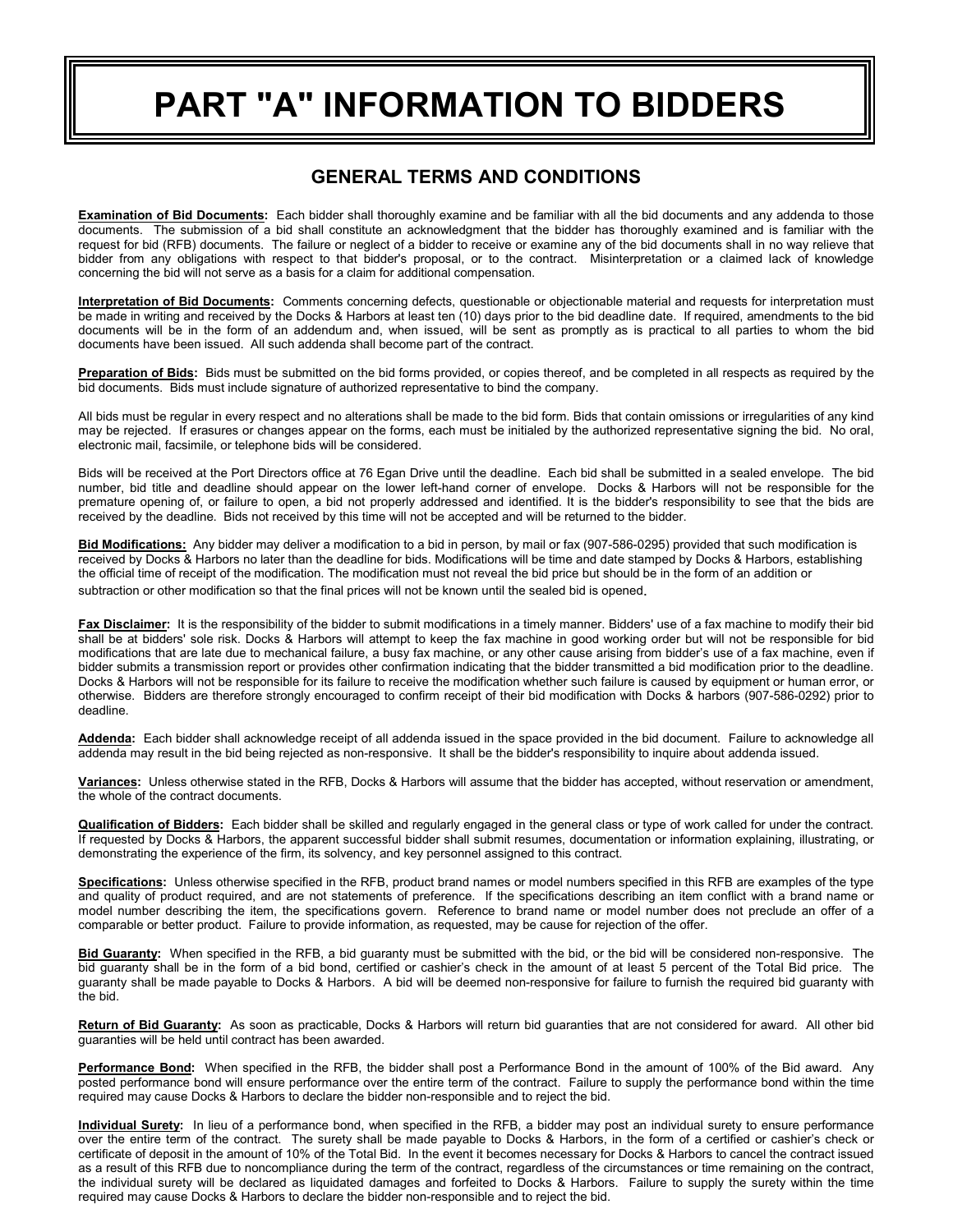**Bid Prices:** Unless otherwise specified in the RFB, bid prices shall include everything necessary for the fulfillment of the contract, including, but not limited to, furnishing all materials, equipment and labor. Price bid must be in U.S. funds.

**Additional Units on Bid Award:** When specified in the RFB, Docks & Harbors may request additional units above the amount stated in the bid. Any additional orders stated in the bid would be with the concurrence of the contractor; however unit prices of original bid shall remain unchanged.

**Extension of Prices:** In case of error in the extension of prices in the bid, the unit prices will govern; in a lot bid, the lot prices will govern.

**Bid Preparation Costs:** Except as ordered by a court of competent jurisdiction, Docks & Harbors is not liable for any cost incurred by the bidder in bid preparation.

**Postponement of Opening:** Sealed bids will be received until the deadline stated in the bid document, or such later time as Docks & Harbors may announce by facsimile transmission or other writing or electronic notice sent to planholders at any time prior to the deadline. Docks & Harbors reserves the right to postpone the deadline at any time prior to the time originally scheduled.

**Cancellation of Bid/Quote Solicitation:** Docks & Harbors may cancel, in whole or in part, any Request for Bids/Quotes when it is in the best interest of Docks & Harbors.

**Indemnification:** The Vendor agrees to defend, indemnify, and hold harmless the City, its employees, volunteers, consultants, and insurers, with respect to any action, claim, or lawsuit arising out of or related to the Vendor's performance of this contract without limitation as to the amount of fees, and without limitation as to any damages, cost or expense resulting from settlement, judgment, or verdict, and includes the award of any attorney's fees even if in excess of Alaska Civil Rule 82. This indemnification agreement applies to the fullest extent permitted by law and is in full force and effect whenever and wherever any action, claim, or lawsuit is initiated, filed, or otherwise brought against Docks & Harbors relating to this contract. The obligations of Vendor arise immediately upon actual or constructive notice of any action, claim, or lawsuit. Docks & Harbors shall notify Vendor in a timely manner of the need for indemnification, but such notice is not a condition precedent to Vendor's obligations and may be waived where the Vendor has actual notice.

**Firm Offer:** Unless otherwise specified in the RFB, for the purpose of award, offers made in accordance with this RFB must be irrevocable for a period of ninety (90) calendar days from the date of bid opening.

**Contract Extensions:** Unless otherwise specified in the RFB, Docks & Harbors and successful bidder/contractor agree: (1) that any holding over of the contract excluding any exercised renewal options, will be considered as a month-to-month extension, and all other terms and conditions shall remain in full force and effect, and (2) to provide written notice to the other party of the intent to cancel such month-to-month extension.

**Cooperative Purchasing:** Other governmental agencies may be extended the opportunity to purchase off this bid with the agreement of the successful vendor(s) and Docks & Harbors. However, Docks & Harbors is not an agent of, partner to or representative of these outside agencies and is not obligated or liable for any action or debts that may arise out of such independently established "piggy-back" procurements.

**Default:** In case of default by the Vendor, Docks & Harbors may procure the goods or services from another source and hold the Vendor responsible for any resulting excess cost and may seek other remedies under law or equity.

**Purchase Order & Award Documents:** The City's purchase order and (if applicable) the Notice of Award, issued by Docks & Harbors, are the only documents that may be used to place orders against any contract(s) resulting from this RFB.

**Billing Instructions:** Unless otherwise specified in the RFB, invoices must be billed to Docks & Harbors, as noted on the purchase order. The ordering agency will approve for payment after it receives the merchandise or service and all conditions of the RFB have been met. Questions concerning payment should be addressed to Docks & Harbors.

**Payment:** Payment will be authorized by the appropriate city agency upon receipt and acceptance of the goods or services, and after all conditions of the RFB have been met.

**Additional Units on RFB Award:** Docks & Harbors may from time to time request additional units above the amount stated in the RFB realizing that additional orders constituting more than 25% of the amount stated in the RFB would be with the concurrence of the Vendor.

**Continuing Obligation of Vendor:** Notwithstanding the expiration date of a contract resulting from this RFB, the Vendor is obligated to fulfill its responsibilities until warranty, guarantee, maintenance and parts availability requirements have completely expired.

**Collusion Among Bidders:** Collusion by and between bidders will disqualify all bidders involved in the act of collusion and may result in those bidders being disqualified from future bidding.

**Equal Employment Opportunity:** Contracts for work under this RFB will obligate Vendor and subcontractors not to discriminate as per Executive Order 11246, as amended. The City is an affirmative action purchaser and encourages small and disadvantaged businesses to submit bids.

**Lowest Qualified Bidder:** The lowest qualified bidder will be considered for award. A qualified bidder is a vendor submitting the lowest responsive and responsible bid. A responsive bid conforms in all material respects to the requirements stated in the RFB. A responsible bidder has the capability in all respects to perform fully the contract requirements, and the experience, integrity, perseverance, reliability, capacity, facilities, equipment and credit which will assure good faith performance. (Revised 5/10 NAT)

**Rejection of Bids:** A bid may be rejected and considered non-responsive for, including but not limited to, the following reasons:

- 1. If the Bid is on a form other than that furnished by Docks & Harbors, or if the Bid is improperly signed;
- 2. If the Bidder adds any unauthorized conditions, limitations, or provisions reserving the right to accept or reject any award, or to enter into a contract pursuant to an award.
- 3. If there are unauthorized additions or irregularities of any kind which may make the Bid incomplete, indefinite, ambiguous as to its meaning, or in conflict with Docks & Harbors RFB;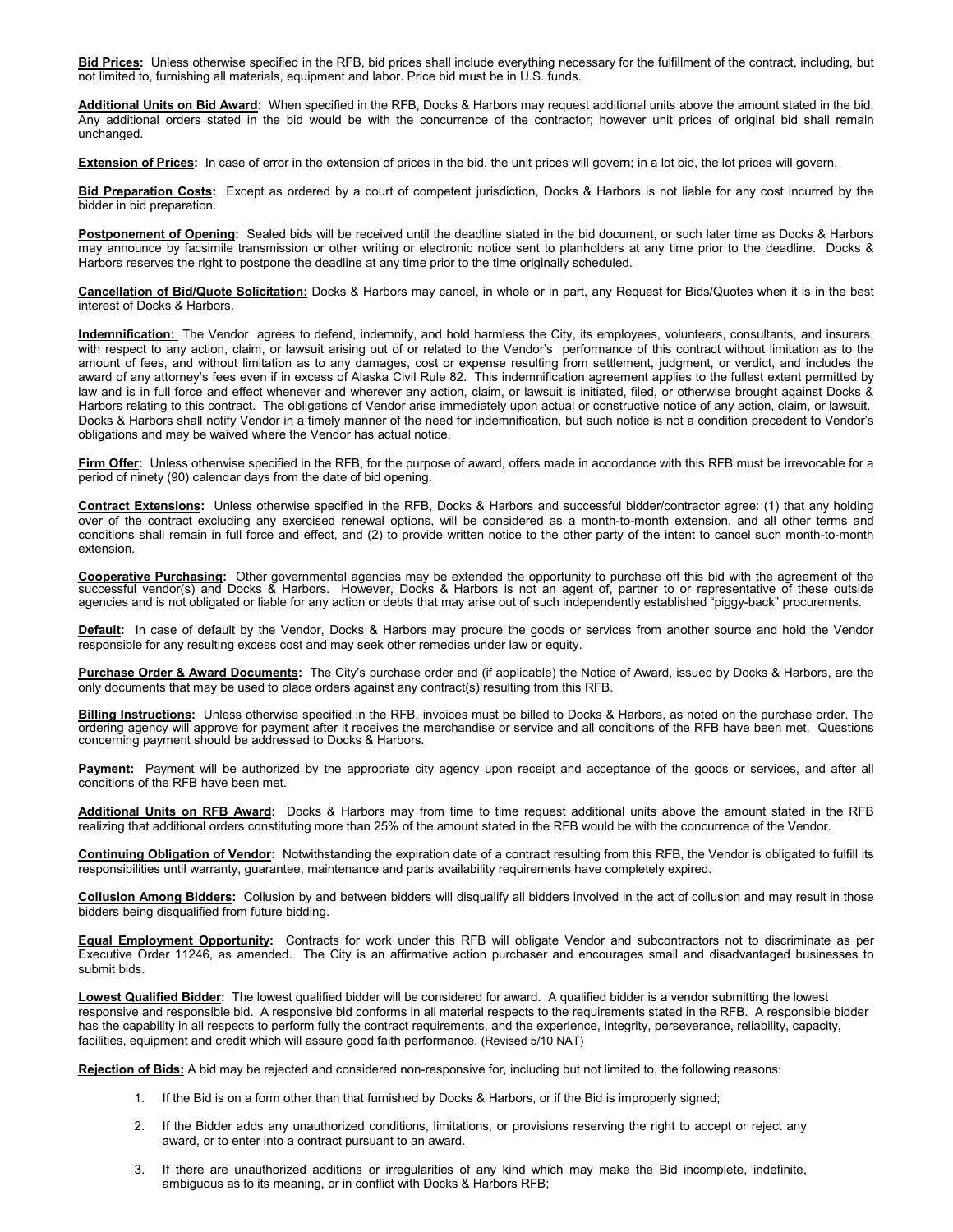- 4. If the Bidder omits a price on any item or items on which pricing is required;
- 5. If the Bid contains any excessively unbalanced unit prices (either above or below a reasonable price) to the potential detriment of Docks & Harbors;
- 6. If the Bidder fails to furnish an acceptable bid guaranty; or
- 7. If the Bidder has not acknowledged receipt of each Addendum.

A Bidder may be considered not responsible if he/she has previously failed to perform properly or to complete a contract as specified either with Docks & Harbors or another government agency.

Docks & Harbors may reject any or all bids and determine which bid, if any, should be accepted in its best interest.

**Right to Waive:** Docks & Harbors may waive any informality or minor irregularity in a bid.

**Bidder's Preferences:** "Juneau Bidder" and "Bidders with Disabilities" preferences will be treated In accordance with provisions outlined in the City Purchasing Code 53.50.010 and 53.50.050. Unless otherwise specified in this RFB, a Juneau bidder will receive a 5% bidder preference if its bid is not more than five percent higher than the lowest responsive nonresident bidder. Bidders with disabilities will receive a 10% bidder preference if its bid is not more than ten percent higher than the lowest responsive non-disabled bidder. The Purchasing Code is available from the City Purchasing Division or online at

[https://library.municode.com/ak/juneau/codes/code\\_of\\_ordinances?nodeId=PTIVADCORE\\_TIT53PRACDI\\_CH53.50PUSUDI](https://library.municode.com/ak/juneau/codes/code_of_ordinances?nodeId=PTIVADCORE_TIT53PRACDI_CH53.50PUSUDI) All appropriate certificates must accompany this RFB.

Funding sources may prohibit bidder preferences. If you have any questions, contact the Purchasing Division.

**Filing A Protest:** Protest will be administered in accordance with the Purchasing Code 53.50.062 and 53.50.080. The Purchasing Code is available from the City/Borough Purchasing Division or online at [https://library.municode.com/ak/juneau/codes/code\\_of\\_ordinances?nodeId=PTIVADCORE\\_TIT53PRACDI\\_CH53.50PUSUDI](https://library.municode.com/ak/juneau/codes/code_of_ordinances?nodeId=PTIVADCORE_TIT53PRACDI_CH53.50PUSUDI)

**Vendor's Good Standing with CBJ Finance Department:** Vendors must be in good standing with the City prior to award, and prior to any contract renewals, and in any event no later than seven business days following notification by Docks & Harbors of intent to award. Good standing means: all amounts owed to the City are current and the Vendor is not delinquent with respect to any taxes, fees, assessment, or other monies due and owed the City, or a Confession of Judgment has been executed and the Vendor is in compliance with the terms of any stipulation associated with the Confession of Judgment, including being current as to any installment payments due; and Vendor is current in all City reporting obligations (such as sales tax registration and reporting and business personal property declarations). Failure to meet these requirements may be cause for rejection of your bid. To determine if your business is in good standing, or for further information, contact the CBJ Finance Department's Sales Tax Division at (907) 586-5265 for sales tax issues, Assessor's Office at (907)586-0930 for business personal property issues, or Collections Division at (907) 586-5268 for all other accounts.

**Vendor Name Change:** Should the vendor's business name change, or should the business be sold, transferred to, or assumed by a second party, written notification of the change should be provided to CBJ Docks & Harbors, by all vendor parties involved, no later than 30 calendar days from the date of change. Written notification should state the type of change, reason for change, and the Federal Employer Identification Number of all vendor parties involved, and legal documentation verifying the change. Failure to provide notification of the aforementioned change(s) within 30 calendar days of the change may be grounds for purchase order cancellation without further cause.

Additional documentation concerning the assignment of payments and acceptance of assigned payments may be required from the assignor and assignee.

**Assignment of Contract:** Any contract resulting in this RFB may not be assigned in whole or in part without the prior written consent of Docks & Harbors

**Precedence:** The general terms and conditions apply and are standard to Docks & Harbors for this purchase. Other specific terms and conditions may be provided in the specifications, of this RFB. In the event of a conflict between the general terms and conditions and the specifications, the specifications shall take precedence.

**Termination for Convenience:** Docks & Harbors may, by prior written notice, terminate this agreement at any time, in whole or in part, when it is in the best interest of the City. In the event that this contract is terminated by Docks & Harbors for convenience, as opposed to termination for cause, Docks & Harbors is liable only for payment in accordance with this agreement for work accomplished prior to the effective date of the termination.

**Default and Termination for Cause:** If Vendor fails to perform a material obligation under this contract, Docks & Harbors may consider the Vendor to be in default (unless caused an event, circumstance, or act of a third party that is beyond Vendor's reasonable control) and may assert a default claim by giving Vendor a written and detailed notice of default. The Vendor shall cure the default within the time frame identified in the notice of default, or, if the default is not curable within the time frame specified, provide a written cure plan acceptable to Docks & Harbors, which shall not be unreasonably withheld. Vendor will begin implementing the cure plan immediately after receipt of notice that Docks & Harbors approves the plan. Docks & Harbors payment obligations shall be held in abeyance until the default is cured.

If Vendor fails to cure the default, unless otherwise agreed in writing, Docks & Harbors may terminate any unfulfilled portion of this Agreement. In the event of termination for default, the Parties may agree that Docks & Harbors remedy be limited to recovering from Vendor all actual, reasonable costs incurred in securing the scope of work. Docks & Harbors agrees to mitigate damages to the extent required by law, and to provide Vendor with detailed invoices substantiating the charges.

**Cancellation:** Docks & Harbors reserves the right to cancel the contract upon 30 days prior written notice for cause. Cause includes, but is not limited to, inferior products, not meeting specifications, or failure to comply with other contract provisions. Such termination will be without penalty. The contract may be offered to the next responsible, responsive bidder or re-bid.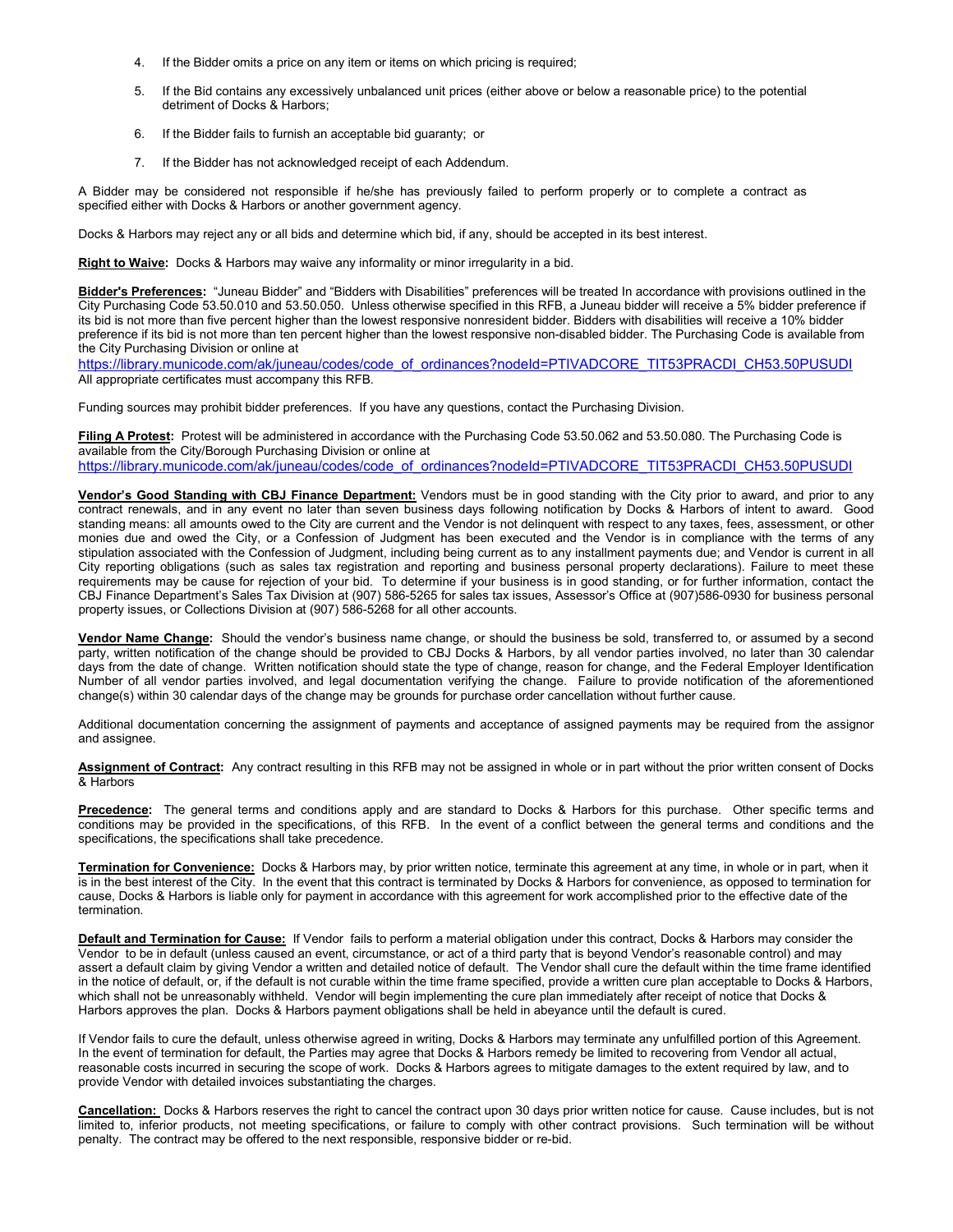# **STATEMENT OF NO BID**

NOTE: If you DO NOT intend to bid on this commodity or service, please complete and return this form immediately. Your response will assist us in evaluating all responses for this project and improve our bid solicitation process.

Docks & Harbors of the City and Borough of Juneau wishes to keep its bidder's list up-to-date. If, for any reason you cannot supply the commodity/service noted in this bid solicitation, this form must be completed and returned in order for your firm to remain on the bid list for future projects of this type. Please indicate the reason(s) your firm does not choose to submit a bid for this project:

| <b>REMARKS:</b> |                                                                                  |
|-----------------|----------------------------------------------------------------------------------|
|                 | Other (Please specify below)                                                     |
|                 | Remove us from your bidders list for this commodity or service.                  |
|                 | Specifications are unclear. (Please explain below).                              |
|                 | Our schedule would not permit us to perform, if the bid was awarded to our firm. |
|                 | We are unable to meet insurance requirements.                                    |
|                 | We are unable to meet bonding requirements.                                      |
|                 | We don't have sufficient time to respond to the Invitation to Bid.               |
|                 | We are unable to meet specifications.                                            |
|                 | We do not offer this product or service.                                         |

| <b>COMPANY NAME:</b> | DATE: |              |
|----------------------|-------|--------------|
| SIGNATURE & TITLE:   |       |              |
| PHONE:               | FAX:  | E-MAIL $#$ : |

\_\_\_\_\_\_\_\_\_\_\_\_\_\_\_\_\_\_\_\_\_\_\_\_\_\_\_\_\_\_\_\_\_\_\_\_\_\_\_\_\_\_\_\_\_\_\_\_\_\_\_\_\_\_\_\_\_\_\_\_\_\_\_\_\_\_\_\_\_\_\_\_\_\_\_\_\_\_\_\_\_\_\_\_\_\_\_\_\_\_\_

Thank you for your reply.

Please submit reply via email to [matthew.creswell@juneau.org](mailto:matthew.creswell@juneau.org)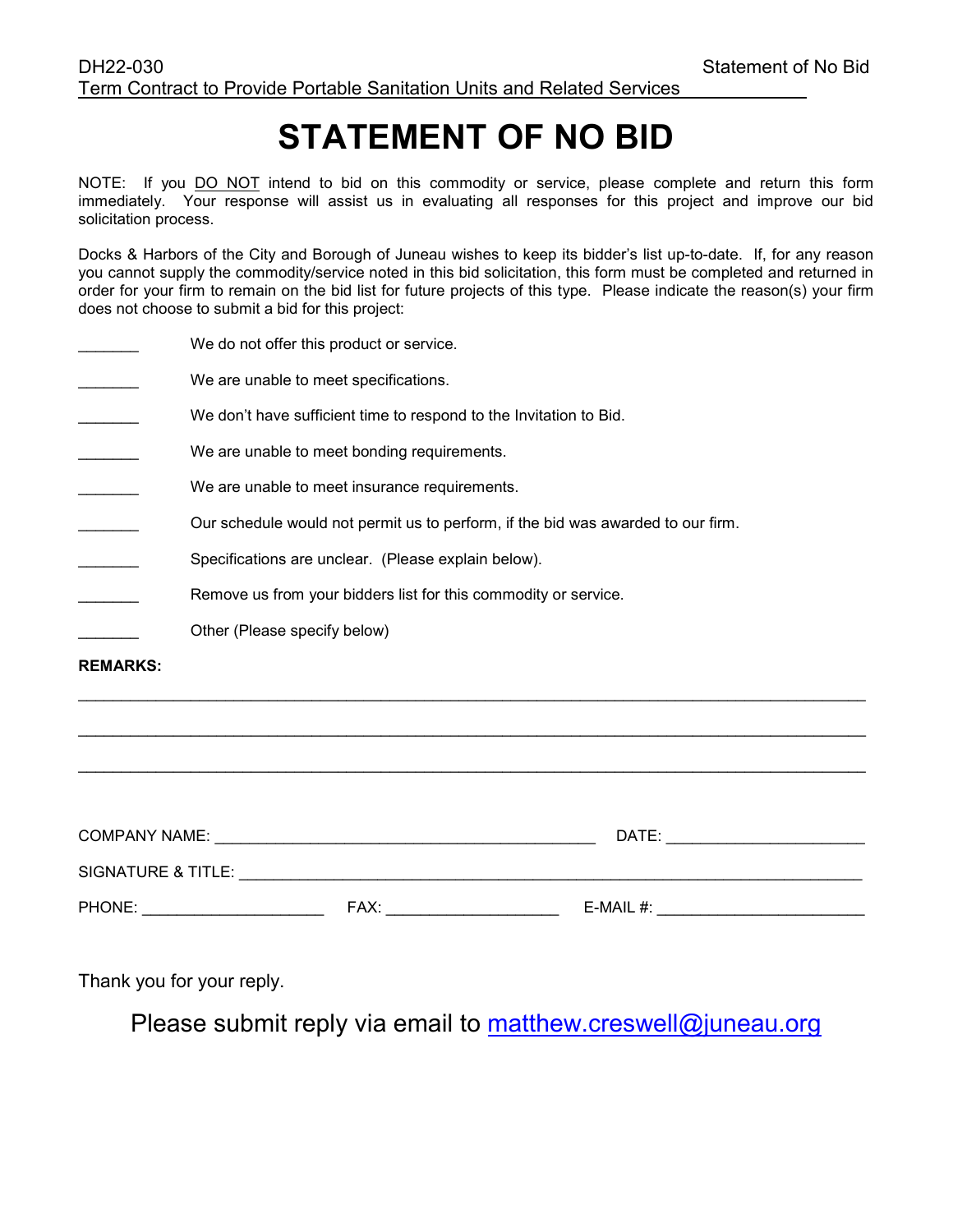### **Term Contract to Provide Portable Sanitation Units and Related Service**

**PURPOSE: SCOPE AND/OR INTENT:** The intent of this Bid is to establish a term contract to provide Portable Sanitation Units and Related Services for Docks & Harbors. All Portable Sanitation units provided must meet or exceed American Society for Testing and Materials (ASTM) and National Industry Standards.

**FUNDS**: The City and Borough of Juneau Docks & Harbors is a government agency and should funds not be appropriated, the Contract will be null and void.

**CONTRACT PERIOD:** The contract will be in effect beginning July 1, 2022 through June 30, 2023 with an *automatic annual renewal* period for three (3) additional one year period, with the final expiration date of June 30<sup>th</sup>, 2026. Vendor may provide written notice to terminate the contract without penalty providing the notice is given sixty (60) days prior to the upcoming renewal period.

**CONTRACT EXTENSION:** Any holding over of the contract after the final expiration of the contract period will be considered on a month-to-month extension and must be mutually agreed upon between Docks & Harbors and Vendor.

**CONTRACT PRICE:** Contract prices are to remain firm for the duration of the contract period including any automatic annual renewal or hold over periods unless a price adjustment is requested and agreed upon.

**PRICE ADJUSTMENT:** Unit price(s) may be subject to a price adjustment once per year. Request for a price adjustment must be based on substantiated changes for actual costs differences during the contract period. If the Vendor wishes to claim an adjustment to cost factors, justification must be provided, in writing, 30 days prior to the start of the next renewal period and submitted to Docks & Harbors. If Docks & Harbors agrees to the price adjustment, an amendment reflecting the price adjustment will be issued. If Docks & Harbors does not agree to a price adjustment, the project may be rebid.

**INVOICING AND PAYMENT:** The purchase order number must be referenced on all submitted invoices. Payment will be initiated upon receipt of proper invoicing and approval by Docks & Harbors personnel for any services provided.

**CONTRACT ADMINISTRATOR:** The contract administrator for this quote contract will be Matthew Creswell Harbormaster, for CBJ Docks & Harbors or upon notification, an alternative assigned designee.

**SERVICE REFERENCES:** References may be a factor in determining the bidder's ability to provide a quality services for Docks & Harbors. When considering the bidder's experience Docks & Harbors may request the Vendor to provide references from current customers. Failure of the bidder to produce acceptable references within 5 business days may deem the services offered unacceptable and the quote non-responsive.

**QUANTITY:** The number of portable sanitation units and related services may vary throughout the initial contract period and renewals or holding over periods. The number of portable sanitation units and related services is an annual estimate. Docks & Harbors does not guarantee any maximum or minimum quantities. The Vendor's unit bid price will apply to units added during the contract and any renewals or holding over period.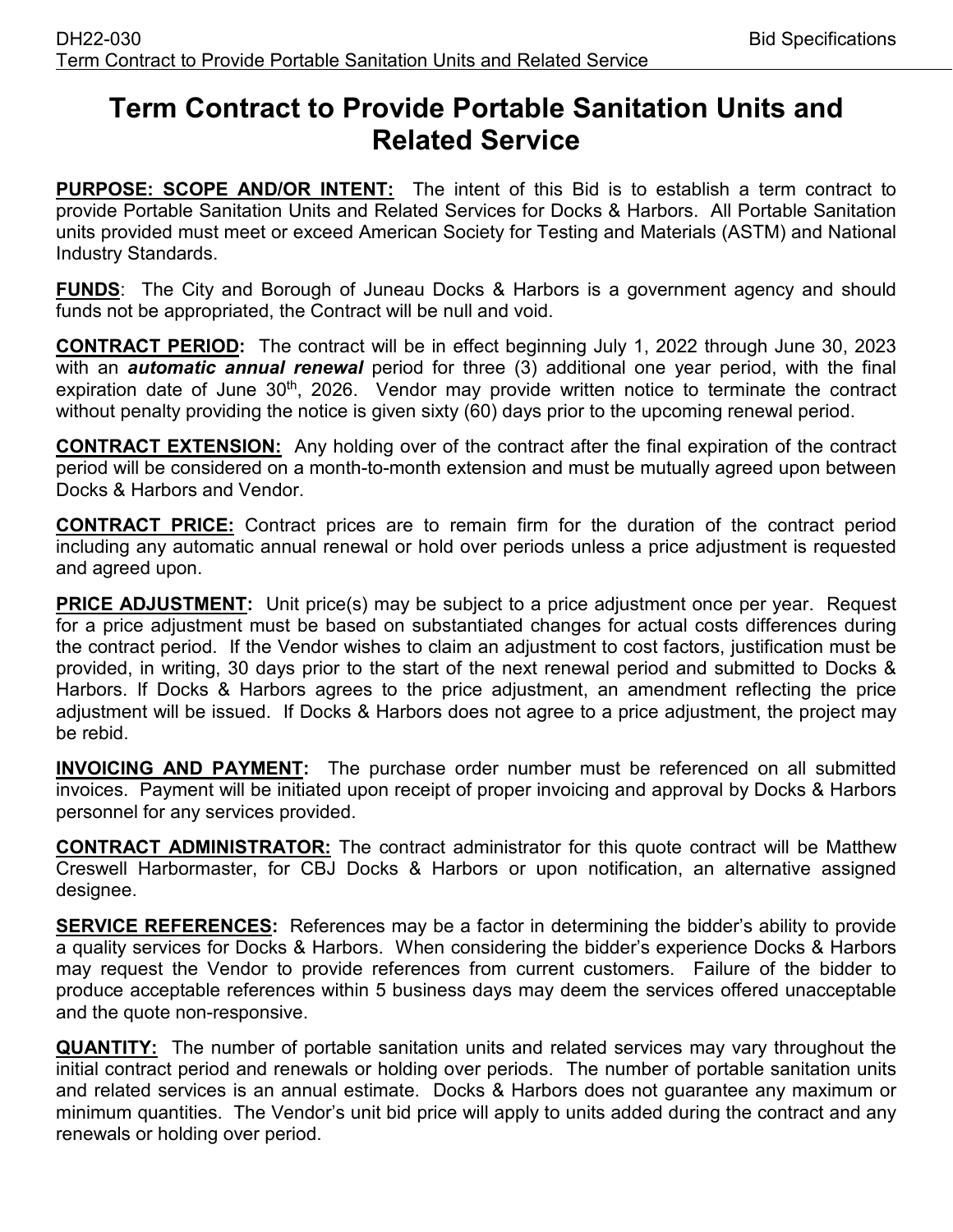**ADDITIONAL UNITS/LOCATIONS:** Docks & Harbors may request additional units at new location(s) throughout the initial contract period and any renewal periods. Unit prices will be based upon the unit price of the closest location of an existing unit of the same type and mutually agreed upon between Docks & Harbors and the Vendor in writing.

**ADDITIONAL SERVICE/PUMP-OUTS:** Docks & Harbors does not anticipate that additional related service pump-outs will be requested. However, the Vendor will need to provide additional units after a 1-day notice is given to the Vendor. The rate charged for additional service/pump-outs will be based on the unit bid price submitted for location requested.

**ASSIGNMENT OF CONTRACT:** This contract may not be assigned in whole or in part without the prior written consent of the Harbormaster.

**VANDALISM/REPAIR OF UNITS:** The Vendor is responsible for the replacement or repair of vandalized unit(s). Units must be replaced or repaired within twelve (12) hours or less unless other arrangements are mutually agreed upon between the Vendor and Docks & Harbors.

**BEST EFFORT:** The Vendor will exert his/her best efforts to provide good and adequate service and will perform under this agreement with care and diligence.

**PERMITS:** The Vendor must comply with all applicable Federal, State, City laws which have a bearing on this contract and must have all licenses and permits required by the State and/or City for performance of this contract.

**JUNEAU BUSINESS SALES AND PERSONAL PROPERTY TAX:** Vendors / merchants conducting business within the City are required by law to register with the City for sales and property taxes. **Vendors/merchants must be in good standing for all amounts owed to the City prior to award, and prior to all contract renewal(s)**, but in any event no later than five business days following notification by Docks & Harbors of intent to award or renew. Failure to meet these requirements, if so subject, shall be cause for your bid to be rejected. To determine if your business is subject to these requirements, or for further information, contact the City Finance Department, Treasury Division, at (907) 586-5265 concerning sales tax and 586-5268 concerning business personal property and real property tax.

**QUESTIONS/BIDDER CONTACT:** CBJ Docks & Harbors, Matthew Creswell will be the sole point of contact for any and all issues pertaining to this procurement. No oral interpretations concerning this bid to any bidders as to the meaning of the bid documents will be considered valid. Requests for an interpretation must be made in writing to Docks & Harbors at 155 South Seward, Juneau, AK 99801 Attn: Matthew Creswell or sent via email or by facsimile to (907) 586-2507 at least **seven (7) calendar days** before the time announced for the opening. Clarification or changes to the documents by Docks & Harbors will be in the form of an addendum to the bid, and when issued, will be sent as promptly as is practical to all parties to whom the bid has been issued. All such addenda shall become part of the bid. The following person is the specific point of contact at Docks & Harbors

> Matthew Creswell, Harbormaster Docks & Harbors City & Borough of Juneau, 155 S. Seward Street, Juneau, Alaska 99801 [matthew.creswell@juneau.org](mailto:matthew.creswell@juneau.org) // PH: (907) 586-5255 // FAX (907) 586-2507

Bidders shall provide the name, address, fax number, and telephone number of an individual in their organization to who notices and inquiries from the Docks & Harbors should be directed as part of this bid.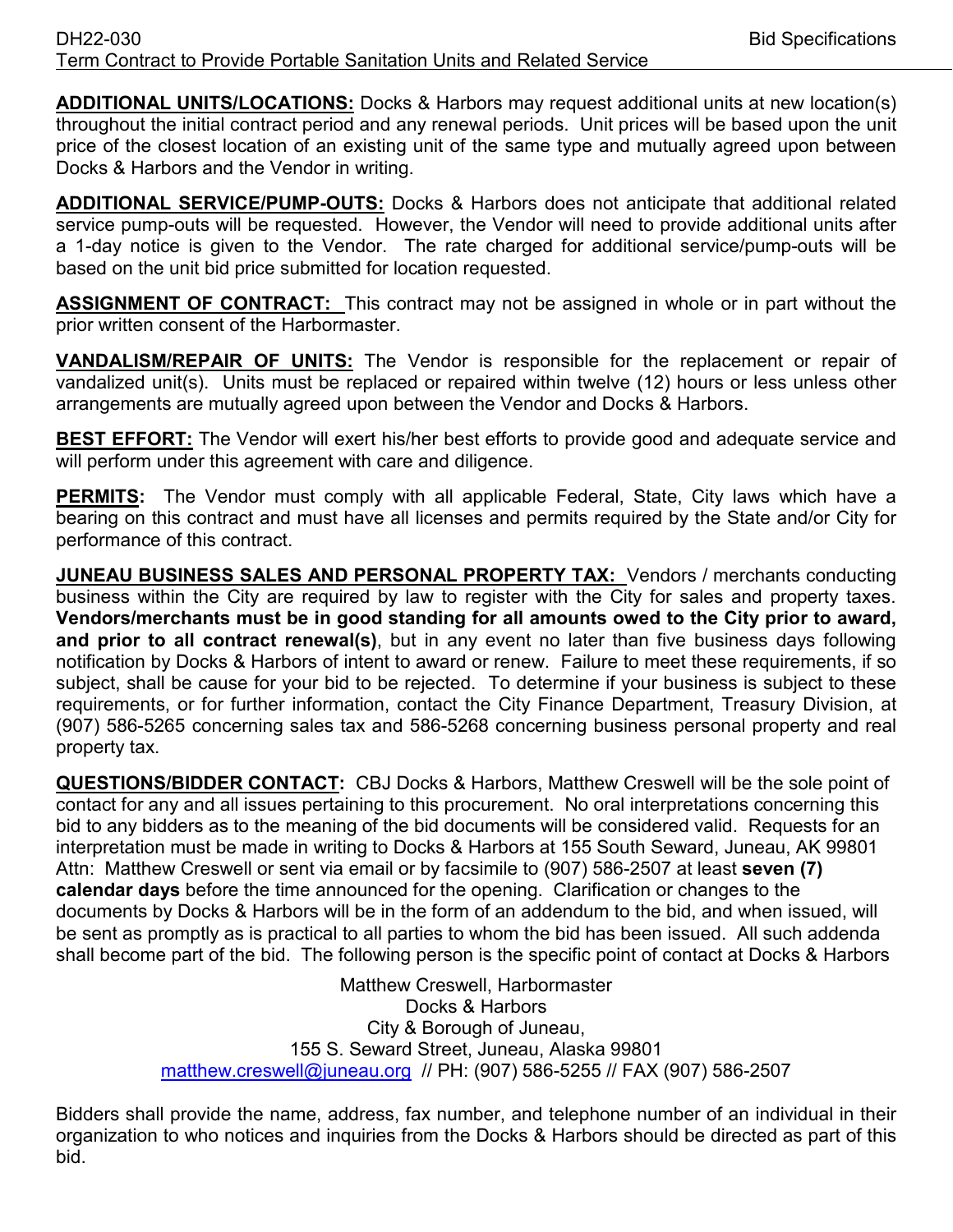**AWARD: Award will be made by Total Bid** to the lowest responsive qualified bidder. In the event the primary Vendor cannot meet their obligation, Docks & Harbors will contract with the next available Vendor and will hold the original Vendor responsible for any incidental and consequential damages incurred.

**INSURANCE:** See ATTACHMENT A for a complete description of the Insurance Requirements for this contract.

#### **TO BE CONSIDERED, submitted bids must be complete, signed and include the following:**

- 1. Bid Schedule, Signed Bid and Signature Page including addendum acknowledgments.
- 2. Signed Attachment A Insurance Requirements.

### **SPECIFICATIONS-**

Portions of the following are reprinted with the permission of Bill Carrell representing Portable Sanitation Association International (PSAI). Some of these items are "excerpts from PSAI certification Manual" and have been added or modified by the City & Borough of Juneau, Docks and Harbors for purposes of this contract. Web site: **[www.psai.org](http://www.psai.org/)**

The Vendor shall meet or exceed the following Standards in providing Portable Sanitation Units and Related Services for the duration of this Contract.

#### **Forecast Schedule**:

Vendor must provide a written schedule forecasting when each unit will be serviced during the contract period. This schedule must be approved and coordinated with Matthew Creswell, Docks & Harbors Contract Coordinator. This does not include special events, emergencies, disasters, or additional services of new locations.

**Standard for Unit cleaning –** All units will be replaced by a clean, inspected unit before being removed for cleaning and inspection at Vendors location,

Units to be thoroughly cleaned and sanitized

Use detergent and brush of your own choosing or use pressure washer.

All parts of the unit will be cleaned. Parts include: Urinal, Tank (top, front, and inside), Walls, Floors, Door and Roof.

The walls, door and roof of each unit will be cleaned inside and out.

The underside of the skid assembly shall be cleaned so as to remove long-term build up and debris.

After the unit is cleaned, it will be inspected by Vendor using the Quality Control Inspection Form (See Attachment "B")

After the unit is cleaned, repaired and inspected the unit will be delivered to the location designated by Docks  $\&$ Harbors.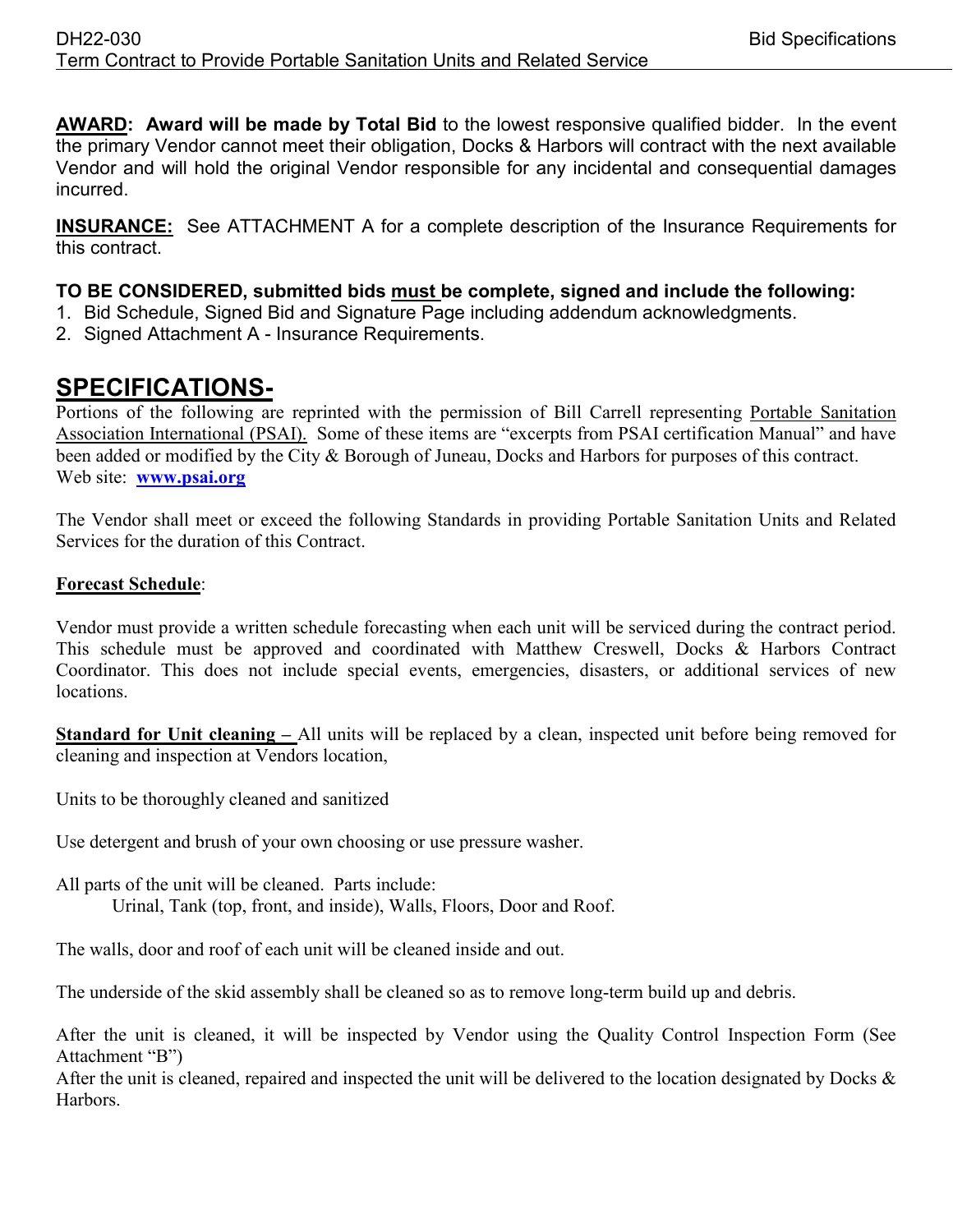#### **Quality Control Inspection Form:**

This Form will be provided by Docks & Harbors and will be used by the awarded Vendor and apply to all portable sanitation units specified for use on this contract. If new unit is requested they shall be provided per the specifications for cleaning and inspection prior to delivery at the specified location(s). Vendor must coordinate delivery of each unit with **Docks & Harbors Contract Coordinator**. Vendor will provide Coordinator with completed Form upon delivery.

The Inspection form may be used by Docks & Harbors for quality control purposes f during the contract period to ensure compliance. If deficiencies are found, the Vendor will have twelve (12) hours after written notification to correct and comply with the terms of this contract. D&H shall retain the right to require or waive the inspection process dependent on the discretion of  $D \& H$  Contract Coordinator.

#### **Monthly Service Reports:**

Vendor shall submit a monthly service report detailing when each unit was serviced. Reports must be sent within three (3) calendar days after the end of each month. Reports must be sent to:

Docks & Harbors **Portable Sanitation Unit - Monthly Service Reports** Attn: Matthew Creswell 155 South Seward Street Juneau, Alaska 99801 Phone (907) 586-5255 Fax number (907) 586-2507 Email: matthew.creswell@juneau.org

#### **Standard for Placement of Unit at Designated Location:**

The unit will be placed where it is convenient to users and accessible for service. All units will be secured to the ground to avoid tip over. It is the Vendor's responsibility to call for a utility locate if there is any concern about hidden or buried utilities. All fees for repairs to utilities at any unit location shall be the Vendor's responsibility.

The unit will be level on the site. Attention will be given to airflow; unit will not be placed directly under air conditioners or against a wall. At no time should the unit be in a pool of water. If necessary, unit shall be on an elevated pad. Wheel chair access (where applicable) is required and should be in accordance and compliance to Americans with Disabilities Act (ADA) Standards.

Placement of units must be coordinated with **Docks & Harbors Contract Coordinator** and should take into consideration both vehicular and pedestrian traffic at the site. Units should be placed so doors do not open into the traffic flow. Extreme care should be used when locating or placing a unit on either a fixed or moving platform.

Water and deodorant must be of an adequate amount to cover solid waste based on ANSI Standard Z4.3 with 1:10 usage.

Toilet paper holder must be filled with adequate amount(s) of toilet paper.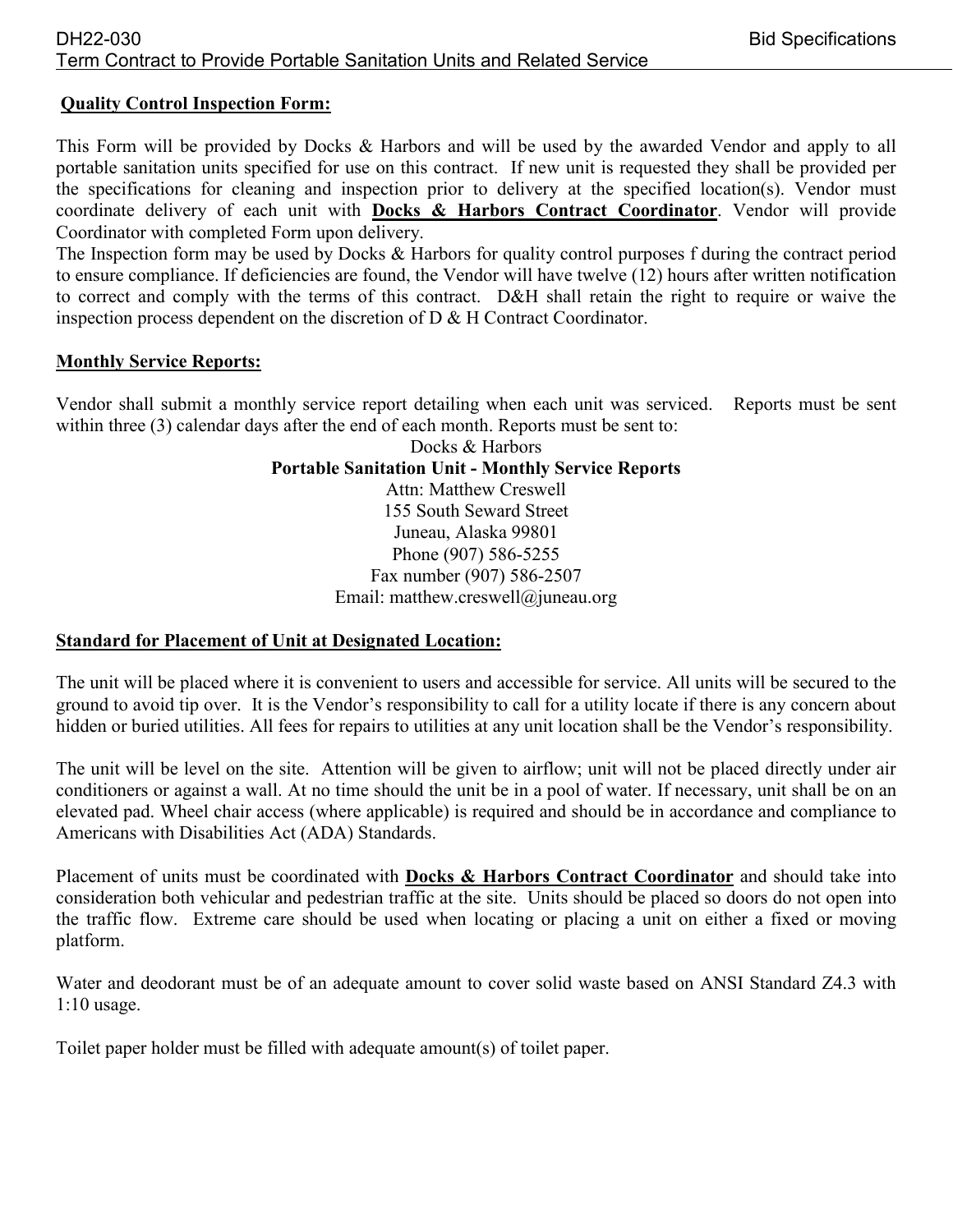#### **Standard for Unit Service (Pump-Out):**

Service frequencies are specified in the bid schedule. Units should be serviced on the same day each week. In cases where there is more than one service per unit location, that unit should be serviced on the same days each week.

Vendor will verify that the 1:10 tank fluid ratio and sanitary standards as described in ANSI Standard Z4.3 and the University of Missouri study are being maintained at each location.

Before beginning actual service on a unit, Vendor will make every reasonable effort to ensure that only septage is present in the waste tank. If a hazardous material is suspected, or in fact found, the local health official should be contacted. Follow the directions of the local health official and state environmental department for proper disposal of hazardous materials and possibly for dealing with soap water wash over for interior cleaning of walls and floor of unit that may puddle on floor or ground.

#### **SERVICE PROCEDURES:**

Remove waste from the tank. Care should be taken not to drip waste when removing the wand/hose assembly from the tank and replacing it on the truck.

Remove any additional debris from the tank and dispose of it in an appropriate manner.

Urinal, tank, seat, walls, handle on door, ADA wall rails, floor cleaned and sanitized using industry standard for cleaning. Final rinse with water shall remove all soap residues. Excess water shall be swept out of unit and shall not be allowed to pool up anywhere outside unit.

Excess water on top of tank, seats, walls, door handle, ADA wall rails shall be wiped off with a clean disposable paper towel.

Tank water and deodorizer must be of adequate amount to cover solid waste based on ANSI Standard Z4.3 with 1:10 usage. This generally means 8 to 10 gallons of water in tank with proper ratio of deodorizer. Different Portable Sanitation Units vary in type so it is recommended to meet or exceed Industry/Manufacturer standards for amount of tank fluid.

After bid award, a copy of the Manufacturers specifications or recommendations for tank fluid levels will be submitted to **Docks & Harbors Contract Coordinator** for each type of unit offered. Inadequate levels of tank fluid or improper amounts of deodorizer to water solution are unacceptable.

Toilet paper is to be added as needed to maintain a supply between servicing. Toilet paper will always be in a toilet paper holder and must be dry. It is suggested to remove toilet paper prior to cleaning to avoid it getting it wet.

Inspect, repair unit as necessary and remove or paint over graffiti as needed. If paint is used it should not allow graffiti to bleed through. Also, paint should be same or similar color to unit where graffiti is located. If graffiti is burned or scratched in or on surfaces, it should be removed so that it is not decipherable by anyone.

Verify unit is level on the site and secured to ground. Unit location records will be maintained to verify the unit is either inspected &/or serviced per standard. These records may be used for Vendor billing purposes.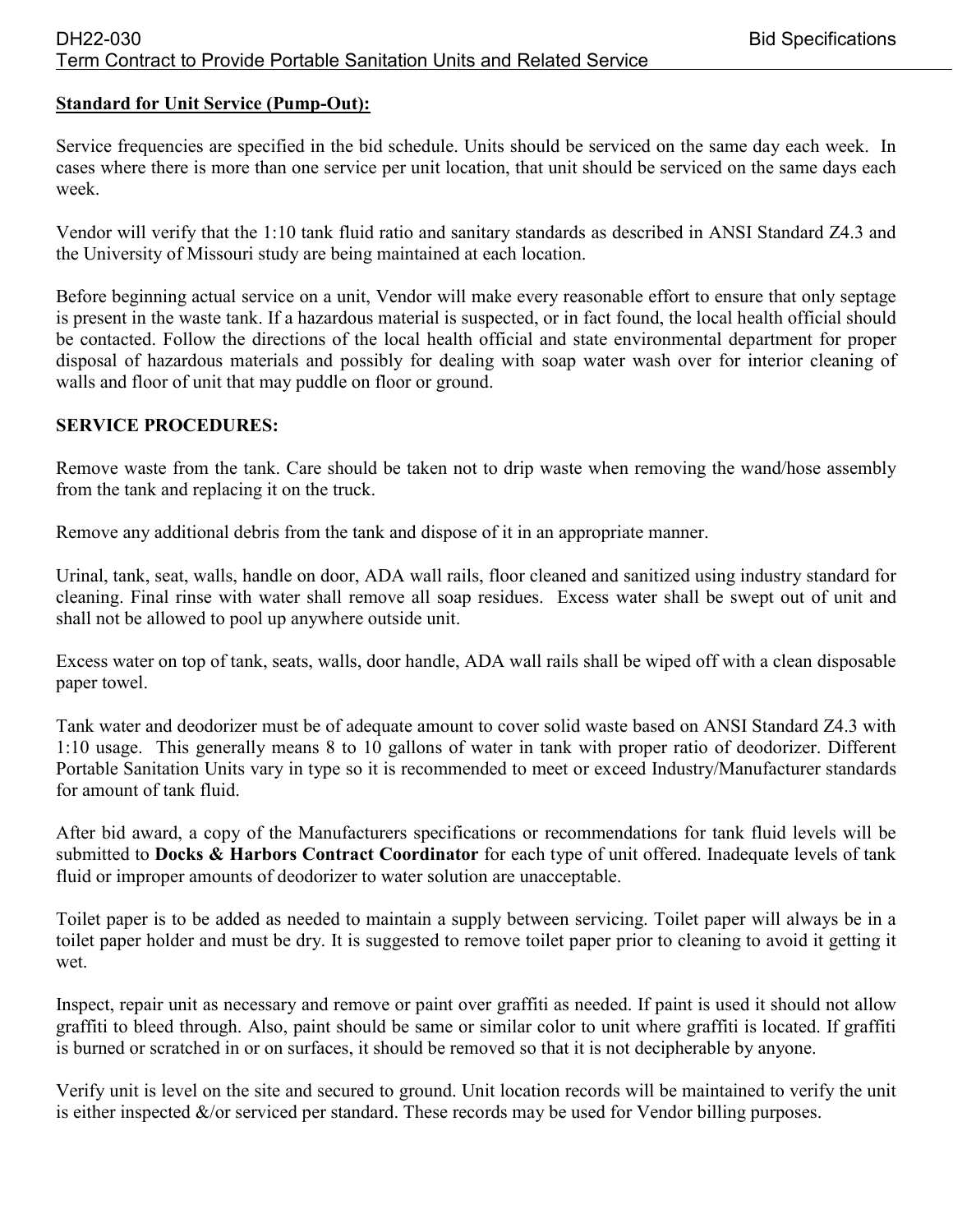#### DH22-030 Bid Specifications Term Contract to Provide Portable Sanitation Units and Related Service

Wastebaskets are to be provided and emptied per service of unit. Decals must designate male/female or both and must clearly indicate if the unit is ADA compliant.

Waterless hand soap dispensers and soap (antibacterial non-alcohol base) shall be present in dispensers and in amounts adequate for greatest volume of users until next scheduled Vendor service. This level of service should take place when special event units are delivered as well.

Vendor will wear rubber gloves at all times when servicing units and shall use caution as to not touch already cleaned surfaces with contaminated gloves or objects. Safety goggles and eyewash (when applicable) will be utilized. Proper foot protection is also recommended. Any additional personal protective equipment should be used if circumstances or Federal, State or Municipal code warrants.

Vendor shall submit a copy of certification to **Docks & Harbors Contract Coordinator** for cleaning portable sanitation units.

#### **Standard for Special Events:**

Site locations for units will be designated by **Docks & Harbors Contract Coordinator.**

Units placed at special events will be scheduled for service when tank reaches 1/3 capacity.

#### Perform requirements listed under **Standard for Placement of Unit at Designated Location** and **Standard for Unit Service (Pump-out).**

#### **Standard for Pick-up and Return of Unit to Vendor's Location:**

Units must be emptied before they are picked up and returned to the contractor's location.

#### **Disposal of Waste:**

Vendor or designee must use only licensed and approved disposal facilities.

Vendor must furnish **Docks & Harbors Contract Coordinator** with the facility name, contact person, and contact information of their primary approved disposal facility.

#### **Type of Units:**

ADA units must be certified ADA compliant, no exceptions.

All unit types must have a **minimum** tank capacity of sixty-five (65) gallons or greater.

Any unit will be subject to request for immediate removal if **Docks & Harbors Contract Coordinator** determines that the unit is in need of upgrade or structure is showing excessive signs of wear, has leaking tank or repairs are needed. Vendor will designate a tracking number for each unit and submit to **Docks & Harbors Contract Coordinator as part of the monthly reporting**.

#### **Timeliness of Service & Response to Vandalism:**

It is the Vendors' responsibility to contact Matthew Creswell, Docks & Harbors Contract Coordinator @ 586-5255 when a unit is being replaced due to repair needs or vandalism.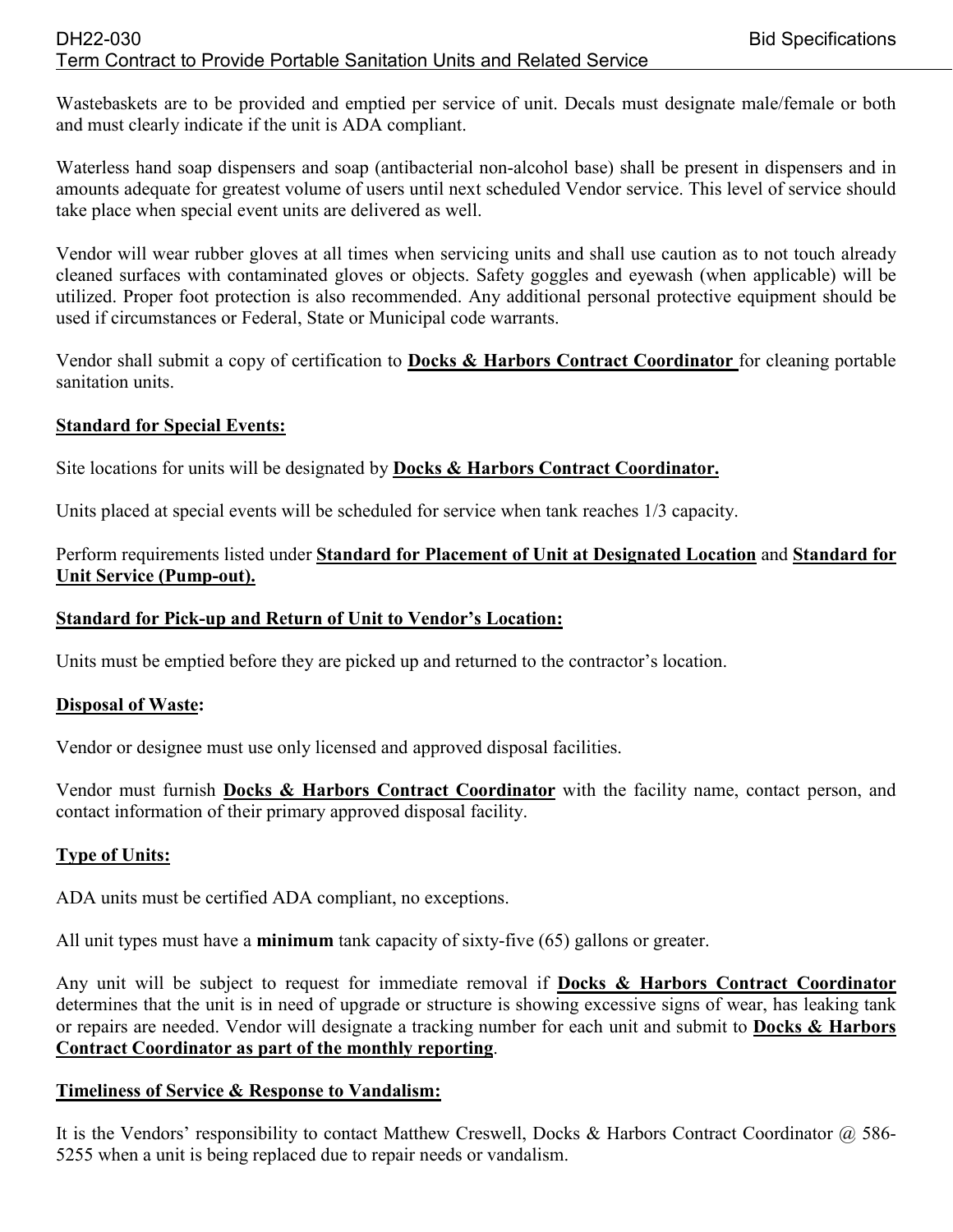Vendor must be available to service any or all units and respond to emergency situations within twelve hours of notification, during normal business hours, seven (7) days a week, including holidays and weekends. This shall include any special events for duration of the contract. Emergencies may include but are not limited to pump out service, replacement or repair of vandalized unit, delivery of a unit to sites where structures that normally have sewer & water for some reason have a system failure.

Vendor shall have spare/extra/backup portable units of each type required.

In cases of partial or comprehensive loss of unit due to vandalism, contractor must clean site as required. Vendor will be responsible to dispose of all materials properly and in accordance with Federal, State and Municipal disposal laws or regulations.

#### **Special Events Information:**

Special event calendars shall be available to Vendor whenever possible. Events may occur on very short notice.

#### **Site Accesses:**

Keys or combination codes to various locks will be provided to Vendor for site accesses Vendor should never give keys or communicate codes to any unauthorized party.

#### **Vendor Phone and fax numbers:**

Vendor must provide working contact numbers for duration of this contract. It is suggested that the Vendor have a cellular phone as well.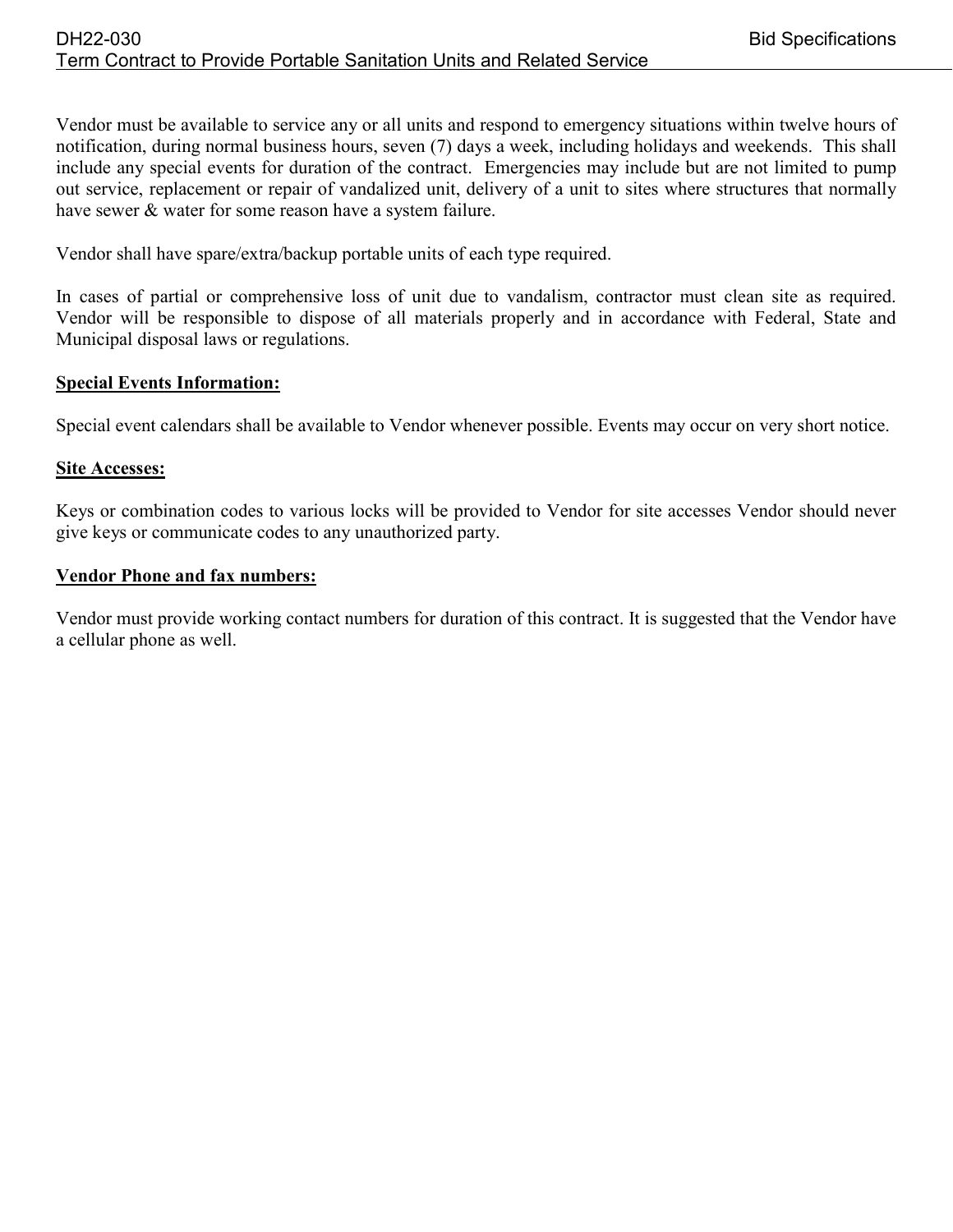| No. of<br>Units &<br><b>Type</b> | <b>Weekly Quantity</b><br>Service &<br><b>Pump-Outs</b> | <b>Dates of Service/</b><br><b>Pump-out</b>                     | Location                                 | <b>Unit Price</b><br>(cost per<br>week) | <b>Extended</b><br>Price  |
|----------------------------------|---------------------------------------------------------|-----------------------------------------------------------------|------------------------------------------|-----------------------------------------|---------------------------|
| Standard                         | $\overline{4}$                                          | April 1 – September 30<br>(26 weeks - Summer)                   | North Douglas<br>Launch                  |                                         | $S_{-}$                   |
| Handicap<br>Accessible           | $\overline{4}$                                          | April 1 - September 30<br>(26 weeks - Summer)                   | North Douglas<br>Launch                  | $\mathbb{S}$                            | $\mathbb{S}$              |
| Handicap<br>Accessible           | 4                                                       | April $1$ – September 30                                        | Douglas Harbor<br>Launch Ramp            |                                         | $\mathbb{S}$              |
| Handicap<br>Accessible           | 3                                                       | Oct $1 - March 30th$                                            | Douglas Harbor<br>(Old Approach<br>Ramp) | $\mathbb{S}$                            | $\mathbb{S}$              |
| Handicap<br>Accessible           | $\overline{4}$                                          | April 1 – September 30<br>(26 weeks - Summer)                   | Douglas Harbor<br>(Old Approach<br>Ramp) | $\frac{\text{S}}{\text{S}}$             | $\mathbb{S}$              |
| Handicap<br>Accessible           | 3                                                       | Oct. $1 - March 30$<br>$(26 \text{ weeks} - \text{Winter})$     | Douglas Harbor<br>(New Approach<br>Ramp) | $\frac{\text{S}}{\text{S}}$             | $\mathbb{S}$              |
| Handicap<br>Accessible           | $\overline{4}$                                          | April 1 – September 30<br>$(26 \text{ weeks} - \text{Summary})$ | Douglas Harbor<br>(New Approach<br>Ramp) | $\mathbb{S}$                            | \$                        |
| Handicap<br>Accessible           | 4                                                       | April 1 – September 30<br>(26 weeks - Summer)                   | Harris Harbor                            | $\mathbb{S}$                            | \$                        |
| 1<br>Handicap<br>Accessible      | 3                                                       | Oct. $1 - March 30$<br>$(26 \text{ weeks} - \text{Winter})$     | Harris Harbor                            | \$                                      | \$                        |
| $\overline{2}$<br>Standard       | $\overline{4}$                                          | April 1 – September 30<br>(26 weeks - Summer)                   | Aurora Harbor<br>C and N Ramps           | \$                                      | $\mathbb{S}$              |
| 3<br>Handicap<br>Accessible      | $\overline{4}$                                          | April 1 – September 30<br>(26 weeks - Summer)                   | Aurora Harbor<br>C and N Ramps           | $\mathbb{S}$                            | \$                        |
| 2<br>Standard                    | 3                                                       | Oct. 1 - March 30<br>$(26 \text{ weeks} - \text{Winter})$       | Aurora Harbor<br>C and N Ramps           | \$                                      | $\boldsymbol{\mathsf{S}}$ |
| 3<br>Handicap<br>Accessible      | 3                                                       | Oct. 1 - March 30<br>$(26 \text{ weeks} - \text{Winter})$       | Aurora Harbor<br>A,H,N Ramps             | $\mathbb{S}$                            | \$                        |
| Standard                         | 2                                                       | May $1 - Oct 1$                                                 | Downtown by<br>Library                   | \$                                      | \$                        |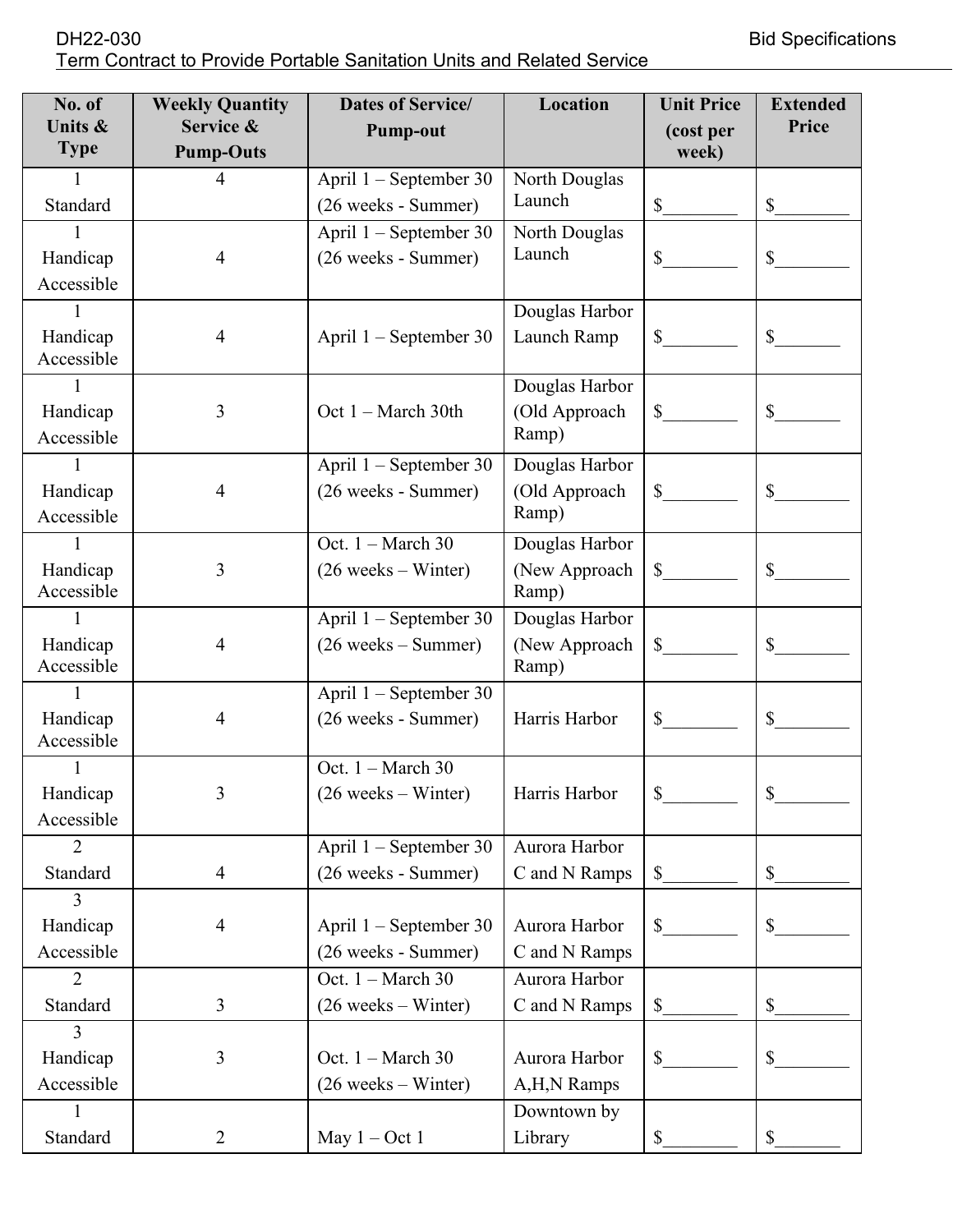| 1<br>Standard                          | $\overline{4}$                       | May $1 - Oct 15$                           | <b>Statter Harbor</b><br><b>Bus Zone</b>                 | $\mathbb{S}$  | $\mathbb{S}$ |
|----------------------------------------|--------------------------------------|--------------------------------------------|----------------------------------------------------------|---------------|--------------|
|                                        |                                      |                                            |                                                          |               |              |
| $\overline{3}$<br>Standard             | $\overline{4}$                       | May $15 -$ Sept 26<br>$(21$ weeks)         | <b>Statter Harbor</b><br><b>Bus Zone</b>                 | $\mathbb{S}$  | \$           |
| $\mathbf{1}$<br>Handicap<br>Accessible | $\overline{4}$                       | May 01- Sept 26<br>$(21$ weeks)            | <b>Statter Harbor</b><br><b>Bus Zone</b>                 | $\mathcal{S}$ | \$           |
| $\mathbf{1}$<br>Standard               | $\overline{2}$                       | July $1 -$ June 30<br>$(52 \text{ weeks})$ | <b>ABLF</b>                                              | $\mathcal{S}$ | $\mathbb{S}$ |
|                                        | Monthly                              | End of month                               | Douglas Harbor<br>Sanitation<br>holding tank<br>pump out | $\mathbb{S}$  | $\mathbb{S}$ |
|                                        | 1 x April<br>1 x July<br>1 x October | End of month                               | Amalga Pit<br>Toilet                                     | $\mathbb{S}$  | $\mathbb{S}$ |
|                                        | 1 x April<br>1 x July<br>1 x October | End of month                               | Echo Cove<br>Pit Toilet                                  | $\mathcal{S}$ | \$           |
|                                        |                                      |                                            | <b>TOTAL \$</b>                                          |               |              |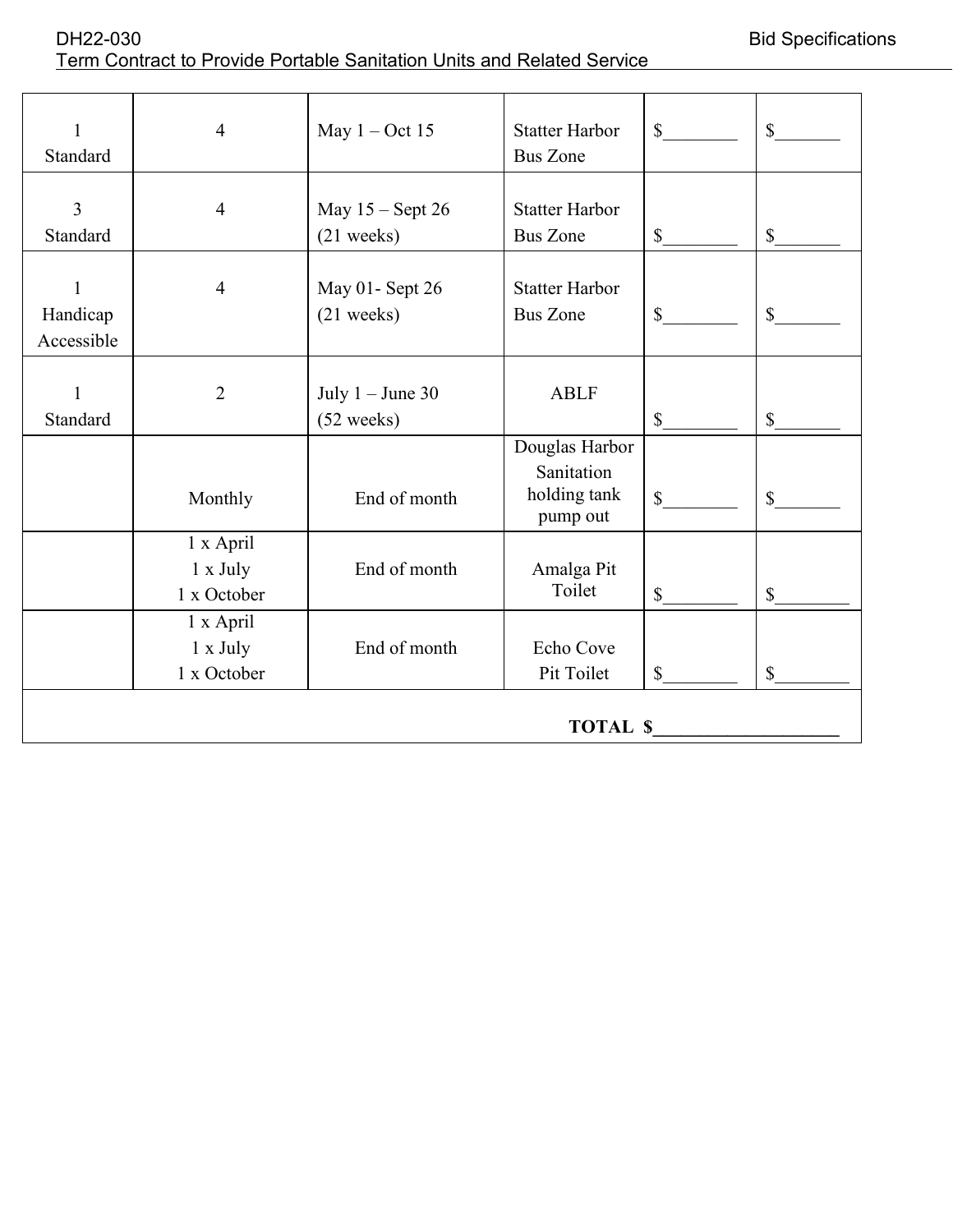#### DH22-030 Bid and Signature Term Contract To Provide Portable Sanitation Units and Related Services Page1

The undersigned, as bidder, declare that we have examined all contract documents contained herein and will contract thereon with the City and Borough of Juneau (hereinafter referred to as the "City") Docks & Harbors (D & H) to do everything necessary for the fulfillment of this contract. We agree any addenda received are part of the contract documents.

Bids received after the time announced for the opening will not be considered. No bid may be withdrawn after the opening time or before the award and execution of the contract unless the award is delayed for more than 60 days.

Docks & Harbors reserves the right to reject any or all bids, to waive any informality or to cancel the invitation when in the City's best interest. Docks & Harbors also reserves the right to determine the lowest qualified, responsive, responsible bidder and which bid, if any, should be accepted. When alternative bids are requested, Docks & Harbors may at its sole discretion award the basic bid or the basic bid and one or more alternates.

#### **Certification of Non-Collusion**

We certify we have prepared our bid independently and without direct or indirect collusion, restraint of trade or other unfair competitive practices.

We understand that any false statements made to meet any requirement may result in contract cancellation or initiation of action under Federal, State or municipal laws and/or ordinances.

| <b>Bidder-Company Name</b>  |              |      | Addenda Nos. Received   |  |
|-----------------------------|--------------|------|-------------------------|--|
| <b>Authorized Signature</b> |              | Date | \$<br><b>TOTAL BID</b>  |  |
| <b>Printed Name</b>         |              |      | <b>Telephone Number</b> |  |
| <b>Address</b>              |              |      | <b>Fax Number</b>       |  |
| City                        | <b>State</b> | Zip  | <b>E-Mail Address</b>   |  |

 $\Box$  Check here if you qualify for 5% local bidder's preference.

#### **TO BE CONSIDERED, bids must include the following:**

- 1. Request for Bid page, includes addenda receipt (this page).
- 2. Bid Schedule page.

### **INCLUDE THIS PAGE WITH YOUR BID**